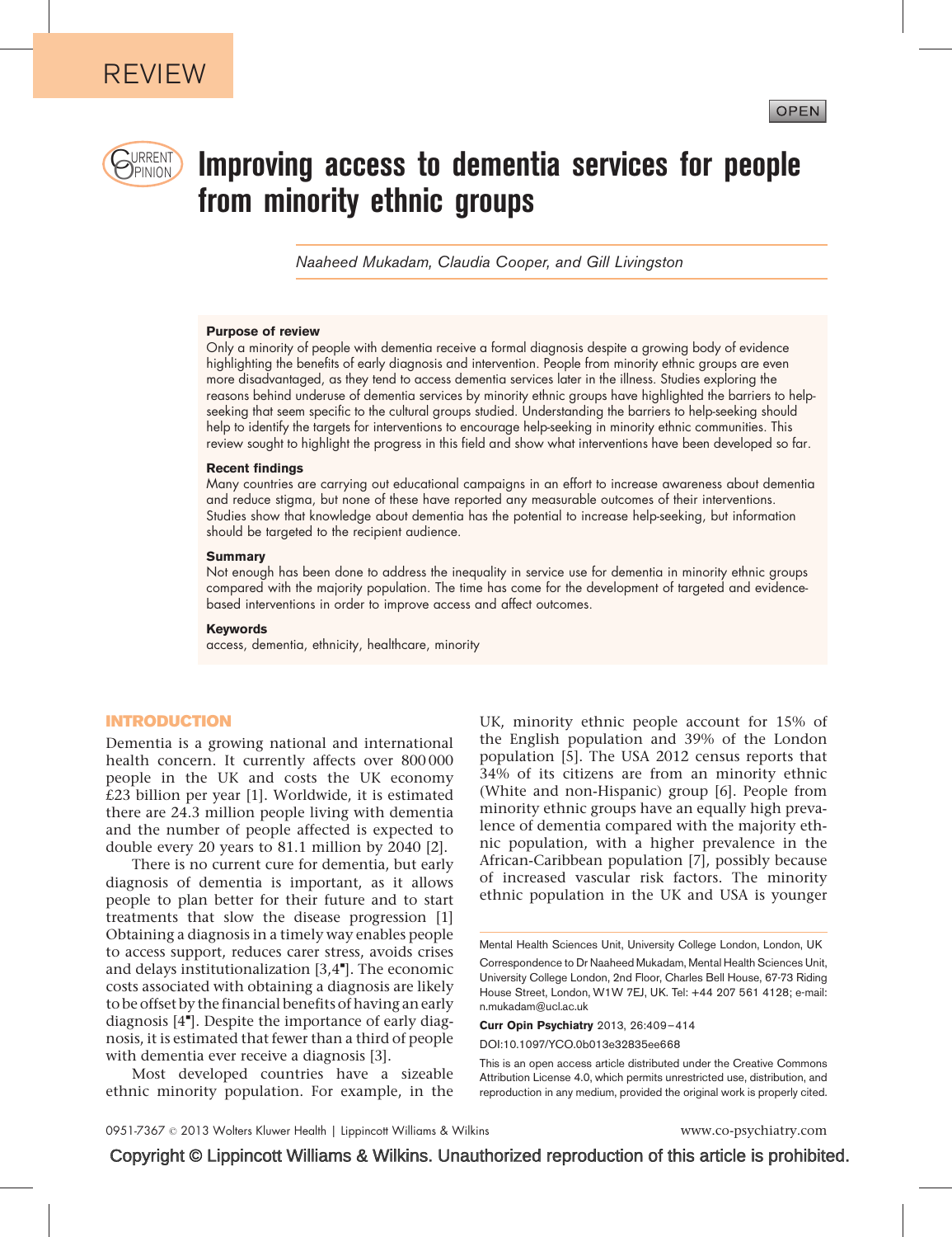# KEY POINTS

- Early diagnosis and intervention in dementia is beneficial, but people from minority ethnic groups present later and underuse dementia services so are likely to experience worse outcomes than the majority population.
- Barriers to seeking help for dementia in minority ethnic groups are because of a different understanding of dementia and cultural and social concerns such as stigma and healthcare-related barriers.
- There are on-going local and national campaigns to improve knowledge about dementia, but very few target minority ethnic communities specifically and almost none have reported on the outcomes of the interventions.
- Targeted interventions are more effective than generic ones.
- We need the development of high-quality and evidence-based targeted or tailored interventions to address the underuse of dementia services by people from minority ethnic groups.

than the majority population, but these groups tend to have a higher percentage of youngonset dementia [\[8\],](#page-4-0) so the overall burden of dementia as the population ages is still substantial. Minority ethnic communities vary greatly between countries. In the USA, Hispanic and Latino Americans comprising 15% and Black Americans comprising nearly 13% of the population are the largest minority groups. In the UK, Irish and other non-UK white groups, and Indian and Pakistani ethnic groups, are the largest. There is as much variation within minority ethnic groups in terms of socioeconomic power, geography and experiences as in the majority group.

Studies from the Western countries including the USA, UK and Australia have found that people from ethnic minority groups underuse dementia services [\[9\]](#page-4-0), and this inequality of service use has become a significant concern because of its implications for poorer outcomes in dementia amongst minority ethnic groups. The UK government has suggested creating special memory services for minority ethnic groups and making sure services are culturally targeted and appropriate [\[8\]](#page-4-0). Equal access to dementia services for all ethnic groups is important to ensure everyone has access to the same potential health benefits. This review will first explore why people from minority ethnic groups may underuse dementia services and will then outline how this issue could be addressed.

# DELAYED ACCESS TO DEMENTIA SERVICES IN MINORITY ETHNIC GROUPS

In order to improve access to diagnostic and intervention services efficiently, we need to first understand why people from minority ethnic groups are not accessing help for dementia at the moment. In our recent systematic review, we found that 13 studies have investigated this, mostly in the USA [\[10\].](#page-4-0) There was significant overlap in the barriers to accessing dementia services that these studies reported in a broad range of minority ethnic groups. These were attributing the symptoms to normal ageing or other physical, spiritual or psychological causes; denial that there was a problem or normalization of symptoms; concerns about stigma related to dementia; perceived ethical imperative to care for one's own family members without accessing help; and negative experiences of the healthcare service and feeling there was nothing that could be done for dementia. The only facilitator to help-seeking found was knowledge about dementia. As would be expected, people tend not to seek help for something which they believe is normal or not treatable with conventional medical input. For those who may have felt a medical opinion was needed, being dismissed by healthcare professionals, encountering language barriers or not knowing who to get help from would act as further barriers, even if stigma and societal pressures could be overcome.

Only two of the studies in the systematic review compared help-seeking for dementia in different ethnic groups. We subsequently carried out a qualitative study [\[11](#page-4-0)"[\]](#page-4-0) to explore further whether barriers to accessing help for dementia differ across different ethnic groups and whether the perceived barriers to help-seeking have an impact on the subsequent help-seeking and diagnostic pathway. We interviewed the carers of people with dementia from different ethnic groups and showed certain barriers to help-seeking seemed specifically to occur in minority ethnic groups, such as different beliefs about the cause of symptoms, concerns about stigma and the perceived benefit of looking after your own family until you could no longer cope. The value of a diagnosis alone was also felt to be less beneficial amongst minority ethnic carers compared with their White UK counterparts. This study also replicated findings from a previous study [\[12\]](#page-4-0) that showed that people from minority ethnic groups tended to obtain a diagnosis of dementia as a result of a crisis rather than in a planned way.

Overall, this indicates that barriers to helpseeking for dementia are culturally specific and that encouraging help-seeking in minority ethnic groups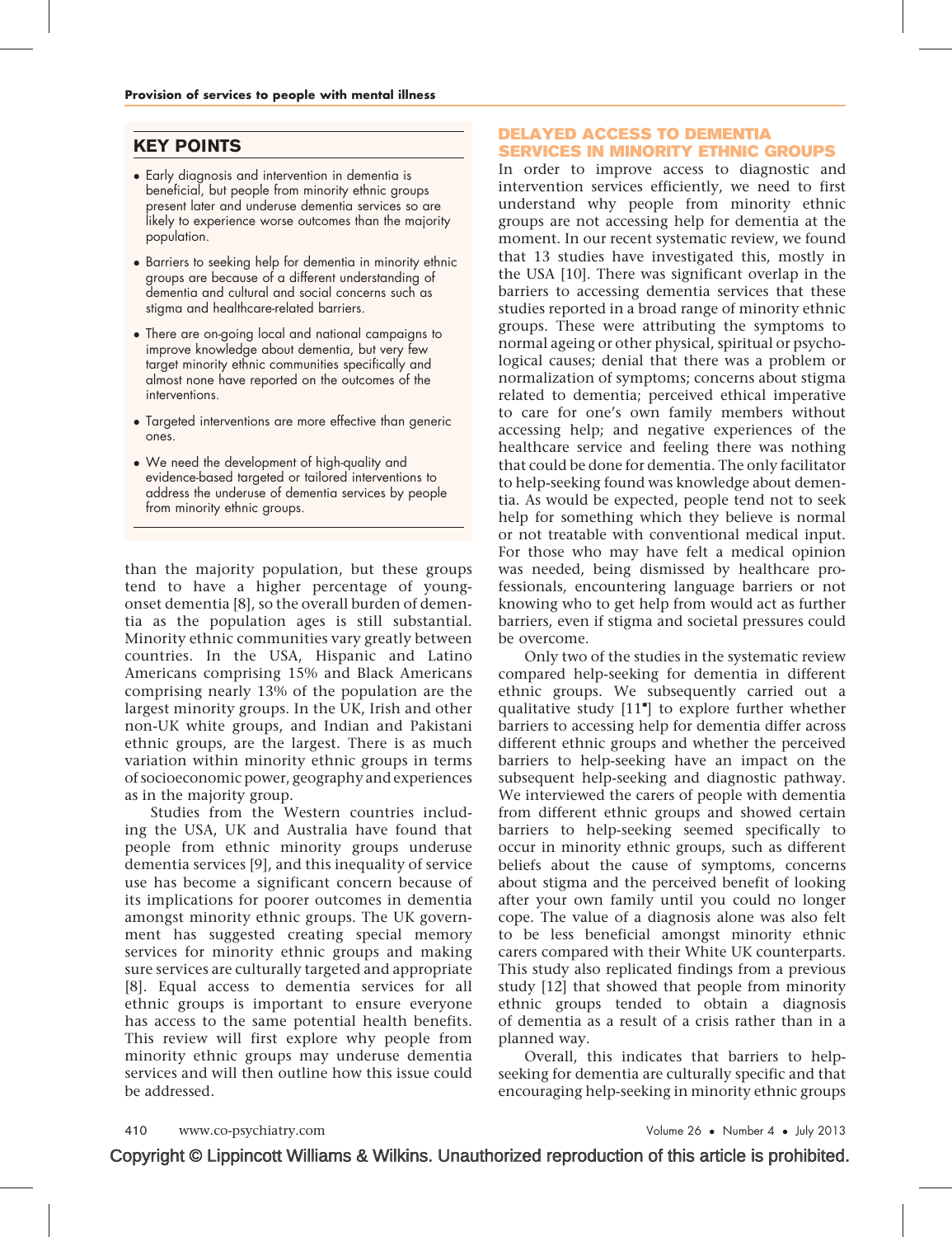will therefore require an approach that takes these particular concerns into account.

# REDUCING THE BARRIERS TO HELP-SEEKING

The three main categories of barriers to help-seeking for dementia in minority ethnic groups seem to be

- (1) knowledge related, that is, different beliefs about the cause and knowing the purpose of a diagnosis;
- (2) society related, that is, the concern about stigma and cultural expectations of looking after your own relatives until you can no longer cope;
- (3) healthcare related, that is, any hesitation in approaching healthcare professionals or any barriers within the healthcare system itself.

The UK government spends millions in information campaigns in other healthcare areas such as encouraging healthier lifestyle or reducing smoking. A review of these campaigns suggests that information about health topics can be a tool for changing behaviour, but simple provision of information is not sufficient [\[13\]](#page-4-0). It is useful to consider how this report's findings might inform how, what and to whom we should seek to provide information about dementia. They found that the content and source of the message, the way it is delivered and the target population may all affect its impact. Simple messages may be easier to communicate, but there is no evidence that these are more effective than more complex messages. Some research suggests that people view the government with mistrust, so that health messages are perceived in a more positive light if they come from an independent source. Health messages regarding lower risk behaviours benefit from framing in a positive light and highlighting the benefits of engaging in a certain behaviour, whereas higher risk behaviours seem more amenable to change if the dangers of the behaviour are highlighted. The impact of health messages are further affected by the mind-set and 'stage of change' that the recipient audience is in. People who are already worried about their health will respond more to a health promotion message than those who are not.

Information regarding dementia should specifically address the concerns and barriers of the minority ethnic carers and patients to whom it is directed. For example, the erroneous belief we and others have found to be particularly prevalent in minority ethnic groups is that dementia occurs because of nonbiological causes and that there is nothing that can be done about it. It might be that

community organizations or religious organizations would be able to deliver the information more effectively than general practitioners or the Department of Health, or general practitioners more than the Department of Health, depending on whom those targeted by the information view as more trustworthy or relevant to their lives. How the message is delivered is also important. Generic communication which is not personalized is usually less effective than targeted or tailored (individualized) communication. A study looking at increasing the uptake of colorectal cancer screening found that the uptake was approximately 50% higher in the groups which had a targeted or tailored interventions compared with those who received generic information [\[14\]](#page-5-0).

# INTERVENTIONS TO INCREASE HELP-SEEKING FOR MENTAL HEALTH PROBLEMS

A recent study [\[15\]](#page-5-0) found that a media intervention about mental health services increased positive attitudes towards help-seeking for mental health problems, but this did not necessarily translate into positive intentions to seek help for interpersonal difficulties. Bhugra and Hicks [\[16\]](#page-5-0) found that people who received a pamphlet about depression and its treatment expressed a greater intention to seek help for depression and suicidality, and felt that antidepressants could be helpful. Actual helpseeking was not measured and the authors note that only 40% of those approached for participation agreed to take part. This raises the question of how to reach people who are not interested in receiving health-related messages.

Gulliver et al. [\[17\]](#page-5-0) conducted a systematic review of eight different interventions designed to increase knowledge about mental health problems and encourage help-seeking. They found that mental health literacy content improved attitudes to help-seeking, but did not alter help-seeking behaviour. However, there was less evidence for the benefit of efforts to de-stigmatize or provide help-seeking information on help-seeking attitude. An exploratory randomized controlled trial (RCT) by the same group found that literacy about mental health problems increased positive attitudes towards help-seeking and reduced stigma, but did not increase help-seeking [\[18\]](#page-5-0). However, the authors state that this study was underpowered to detect an effect. This body of research suggests that providing information about an illness may improve attitudes towards help-seeking for that behaviour, but it does not alter stigma around the condition and may not translate to actual help-seeking behaviour.

Copyright © Lippincott Williams & Wilkins. Unauthorized reproduction of this article is prohibited.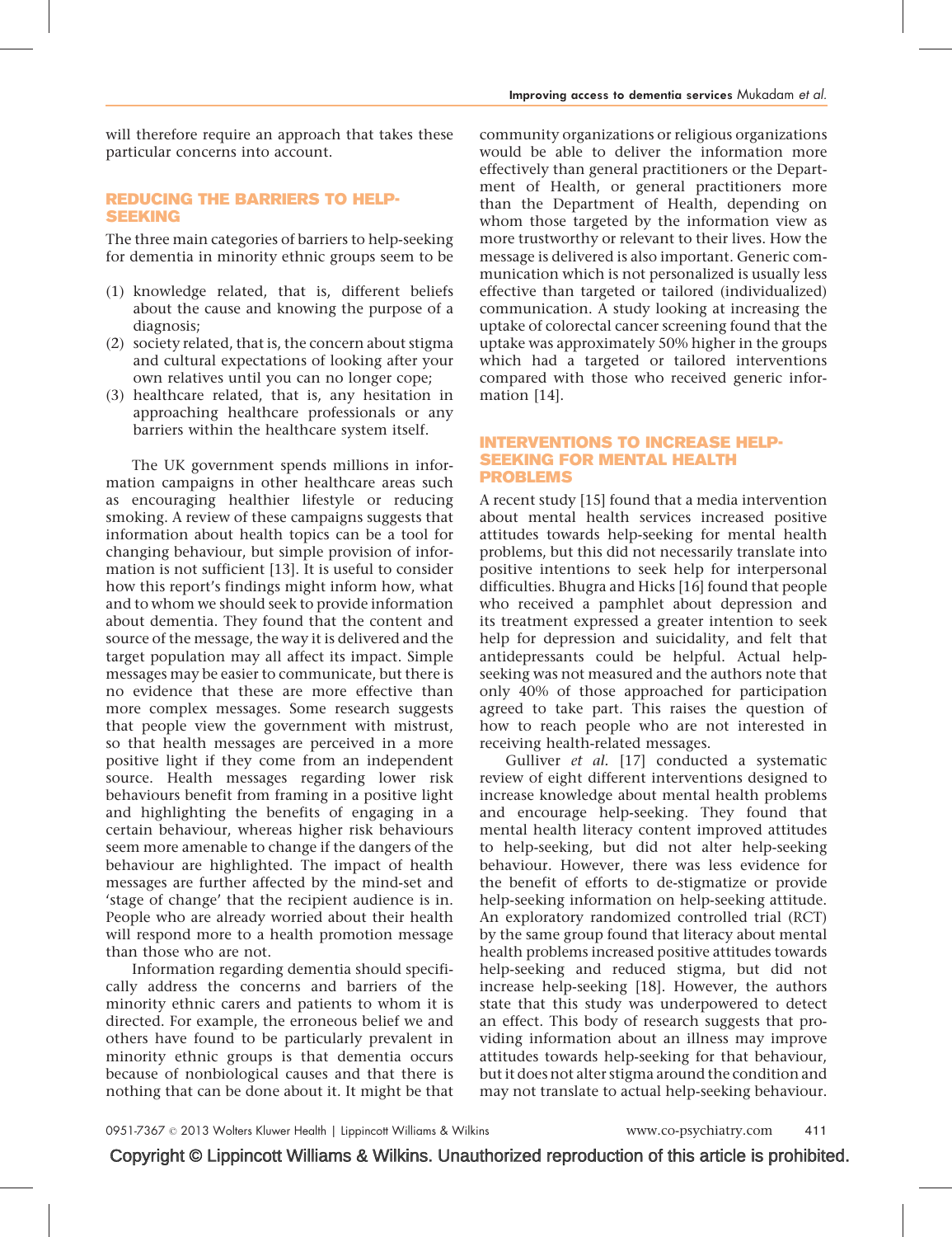# INTERVENTIONS TO INFORM ABOUT **DEMENTIA**

The efforts to tackle stigma and improve public awareness about dementia, however, continue at a rapid pace. The National Dementia Awareness campaign in the UK was launched in September 2012 ([http://www.dh.gov.uk/health/2011/09/rais](http://www.dh.gov.uk/health/2011/09/raising-dementia-awareness)[ing-dementia-awareness\)](http://www.dh.gov.uk/health/2011/09/raising-dementia-awareness). This involves TV adverts, online resources and development of an information leaflet. Similar campaigns are being run locally, for example, in Nottingham ([http://www.nottingham.](http://www.nottingham.ac.uk/impactcampaign/campaignpriorities/healthandwell-being/dementia/dementia.aspx) [ac.uk/impactcampaign/campaignpriorities/health](http://www.nottingham.ac.uk/impactcampaign/campaignpriorities/healthandwell-being/dementia/dementia.aspx) [andwell-being/dementia/dementia.aspx\)](http://www.nottingham.ac.uk/impactcampaign/campaignpriorities/healthandwell-being/dementia/dementia.aspx) and the south west ([http://www.dementiaawareness.co.uk/\)](http://www.dementiaawareness.co.uk/). These are all for the general population, but a campaign specifically aimed at the South Asian population has been on-going in Bradford since 2009 ([http://www.meriyaadain.co.uk\)](http://www.meriyaadain.co.uk/). The latter is a social services led initiative that carries out community road shows, radio programmes and hosts groups to raise awareness of dementia and improve access to dementia services amongst this ethnic group, which currently underuses the services. Internationally, there are multiple awareness campaigns in different countries aimed at reducing the stigma associated with dementia using a variety of techniques such as providing information, hosting social events and facilitating the involvement in the arts for people with dementia [\[19\]](#page-5-0). All of these initiatives seem to be a rational approach to raising awareness and reducing stigma and are described by people involved with them in very positive terms, but there is no data on their effect on outcomes such as attitudes to help-seeking for dementia or actual help-seeking behaviour.

Is providing information about dementia of any use in changing behaviour? One study which approached this question from the other end was by Hurt et al. [\[20\].](#page-5-0) They compared the participants who sought help for subjective memory complaints versus those who did not seek help. The objective cognitive impairment in both groups was the same, but those who sought help were more likely to believe their symptoms had more serious consequences and were also more likely to believe the symptoms to be because of a biological cause that might be amenable to medical treatment. This seems to strengthen the argument that altering beliefs about dementia will encourage help-seeking behaviour for it.

# INTERVENTIONS TO ENCOURAGE HELP-SEEKING FOR DEMENTIA

The only study we found which tested an intervention to encourage help-seeking for dementia found

some promising results [\[21\].](#page-5-0) This project was designed to target the South Asian population in Kent. The researchers developed a bilingual leaflet (English/Punjabi) entitled 'Ageing and Memory Problems: the help available', providing information on the most common types of dementia, reversible causes of memory problems and local services. The leaflet was sent to 167 South Asian patients from a particular Primary Health group practice, who were over the age of 65 years and who did not have a diagnosis of dementia, with a letter encouraging them to make an appointment with the Asian nurse practitioner (who had undergone training in recognition of dementia symptoms) if they had concerns about their memory. After the initial 6-week period, leaflets were left in the general practice waiting area. A total of five South Asian patients made appointments regarding their memory in the initial 6-week period compared with no South Asian patients seen for memory problems in the preceding 3 months. Over the 12-month study period, there was a 37% increase in referrals to the local memory service compared with the previous year, although only a small proportion of these were from minority ethnic groups. This project suggests that it may be possible to increase help-seeking rates through a targeted written intervention. However, the increase specific to the South Asian population was relatively modest. In addition, the authors highlight a case study of an Asian man who sought help for his memory in response to receiving the leaflet. His memory was actually normal, but, on further involvement of healthcare services, he was found to be caring for his mother, who had profound dementia. The authors state 'The family viewed the mother's memory problems as normal ''old age''. Even her son, who had received the dementia leaflet and letter in his own right, had not considered that his mother may have dementia or need help from outside the family.' This highlights that simply providing general information about dementia may not be enough to raise awareness of dementia amongst minority ethnic groups and that culturally targeted information is likely to be more effective in bringing about change.

# REDUCING THE HEALTHCARE BARRIERS

Increasing knowledge and decreasing the stigma relating to dementia might increase the numbers of people seeking help from health services. In the UK, the primary point of contact for most people would be their general practitioner. However, barriers to early diagnosis within the healthcare system also exist and require targeting.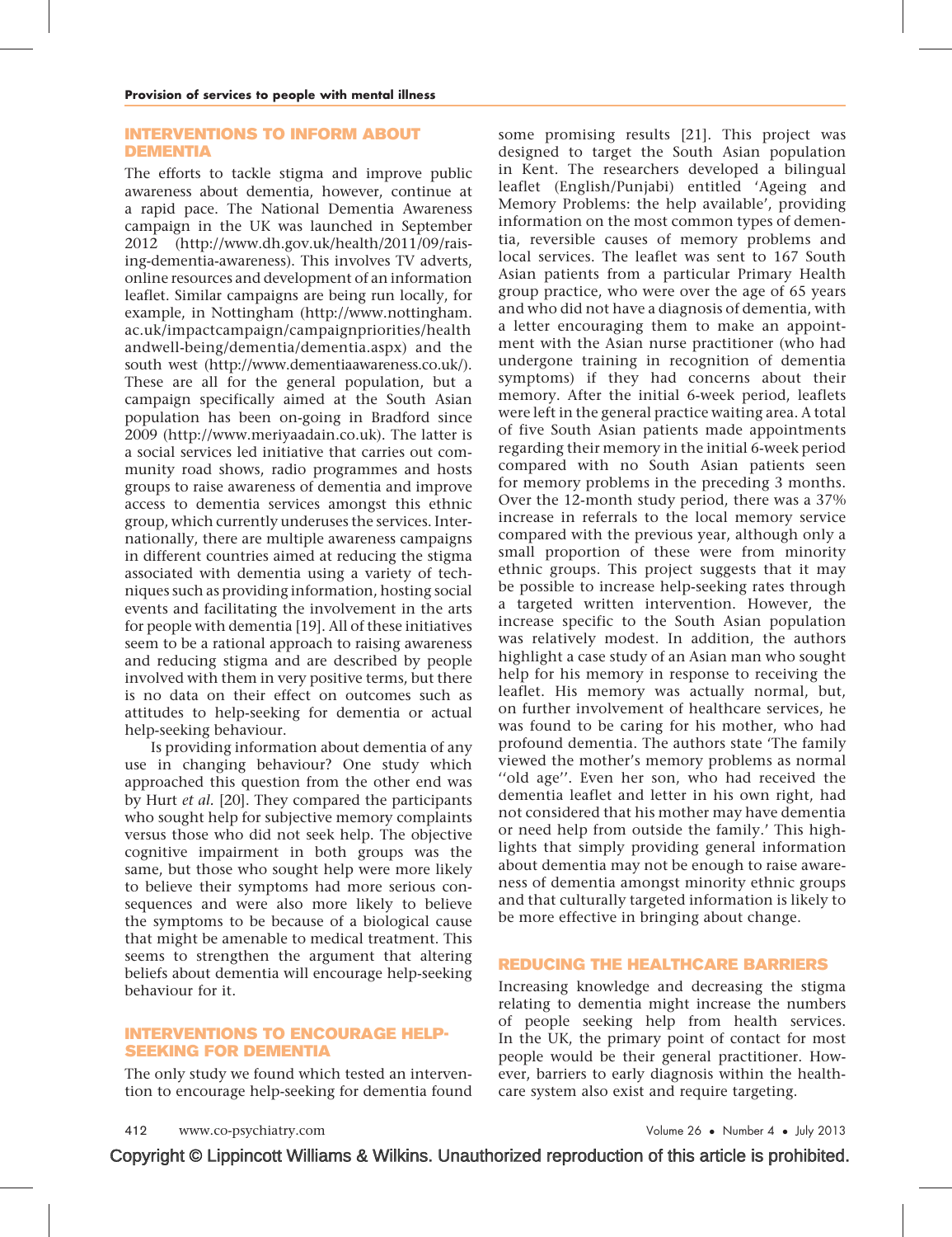<span id="page-4-0"></span>General practitioners are sometimes reluctant to diagnose dementia, as they assume the patient would not wish to receive the diagnosis because of stigma [\[22\]](#page-5-0) or because of their own feelings that a diagnosis is pointless [\[23\]](#page-5-0). In the latter study, general practitioners stated they felt an early diagnosis of dementia was important but were not proactive in referring so that a diagnosis was made. Two systematic reviews [\[24,25\]](#page-5-0) of educational interventions to improve diagnosis of dementia by primary care physicians concluded that providing education in a large group in a relatively passive way had no impact on diagnostic rates, but that small group learning and decision-support software could be effective in improving the diagnosis of dementia in primary care. At least two trials of educational interventions to improve dementia diagnosis by general practitioners are currently underway [\[26,27\].](#page-5-0)

#### WHAT INTERVENTIONS ARE NEEDED?

There is preliminary evidence from one small study that providing information to South Asian UK minority groups and encouraging them to make an appointment with a South Asian worker to discuss their memory may increase help-seeking for memory concerns. This is promising, but there is now a pressing need to engage with minority ethnic communities to develop culturally sensitive interventions and to test their effectiveness in RCTs. Ultimately, the goal of such interventions is for dementia to be diagnosed earlier and more frequently. Effecting any kind of behavioural change is a complex process. Behavioural change interventions are important in addressing population health matters, but are difficult to design [\[28\]](#page-5-0). Behavioural change interventions should be based on a theoretical model with components that can be measured so that the mechanisms of successful or nonsuccessful interventions can be clarified, for example, whether knowledge change or attitude change makes a difference to behaviour [\[29\].](#page-5-0)

#### **CONCLUSION**

Minority ethnic people are less likely to access services for dementia and do so at a later stage. As yet, no interventions to increase help-seeking and promote earlier diagnosis in dementia amongst minority ethnic groups have been tested in RCTs, although there is preliminary evidence from one small study that a culturally tailored intervention for South Asian people may improve help-seeking. An intervention to encourage access to dementia services for people from ethnic minorities should be

based on the evidence available and address known barriers to accessing services in a culturally appropriate way. To have the highest chance of being effective, the intervention would have to come from a trusted source and be targeted at the relevant population and should be delivered to people for whom it would have more salience. All elements of the intervention should be clearly described and based on theory so that key effective or ineffective components of the intervention can be established. So far, there is work on-going in raising the awareness of dementia nationally and internationally, but it is important to ensure that interventions are having an effect on people's attitudes and behaviours to optimize our use of resources.

#### Acknowledgements

None.

# Conflicts of interest

None.

#### REFERENCES AND RECOMMENDED READING

Papers of particular interest, published within the annual period of review, have been highlighted as:

- **of special interest**
- $\Box$  of outstanding interest

Additional references related to this topic can also be found in the Current World Literature section in this issue (p. 425).

- 1. Luengo-Fernandez R, Leal J, Gray A. Dementia 2010: the prevalence, economic cost and research funding compared with other major diseases. A report prepared by the Health Economics Research Centre, Oxford University, for the Alzheimer's Research Trust. Alzheimer's Research Trust; 2010.
- 2. Ferri CP, Prince M, Brayne C, et al. Global prevalence of dementia: a Delphi consensus study. Lancet 2005; 366:2112–2117.
- 3. Department of Health. Living well with dementia: a National dementia strategy. London: Department of Health; 2009.
- 4. Prince M, Bryce R, Ferri CP. World Alzheimer Report 2011: the benefits of & early diagnosis and intervention. London: Alzheimer's Disease International; 2011.

A coherent and convincing presentation of the benefits of timely dementia diagnosis.

- 5. Office of National Statistics. Population estimates by ethnic group. London: Office of National Statistics; 2007.
- 6. US Census Bureau. Statistical abstract of the United States: 2012. Washington, DC: US Census Bureau; 2011. Report No.: 131st ed.
- 7. Adelman S, Blanchard M, Rait G, et al. Prevalence of dementia in African-Caribbean compared with UK-born White older people: two-stage crosssectional study. Br J Psychiatry 2011; 199:119–125.
- 8. National Audit Office. Improving services and support for people with dementia. London: The Stationery Office; 2007.
- 9. Cooper C, Tandy R, Balamurali TBS, Livingston G. A systematic review and metaanalysis of ethnic differences in use of dementia treatment, care, and research. Am J Geriatr Psychiatry 2010; 18:193–203.
- 10. Mukadam N, Cooper C, Livingston G. A systematic review of ethnicity and pathways to care in dementia. Int J Geriatr Psychiatry 2011; 26:12–20.
- 11. Mukadam N, Cooper C, Basit B, Livingston G. Why do ethnic elders present & later to UK dementia services? A qualitative study. Int Psychogeriatr 2011; 23:1070–1077.

A summary of the barriers that people from minority ethnic groups may face in accessing help for dementia. This suggests targets for interventions to improve health in these underserved communities.

- 12. Hinton L, Franz C, Friend J. Pathways to dementia diagnosis: evidence for cross-ethnic differences. Alzheimer Dis Assoc Disord 2004; 18:134– 144.
- 13. Robertson R. Kicking bad habits: using information to promote healthy behaviours. London: King's Fund; 2008.

Copyright © Lippincott Williams & Wilkins. Unauthorized reproduction of this article is prohibited.